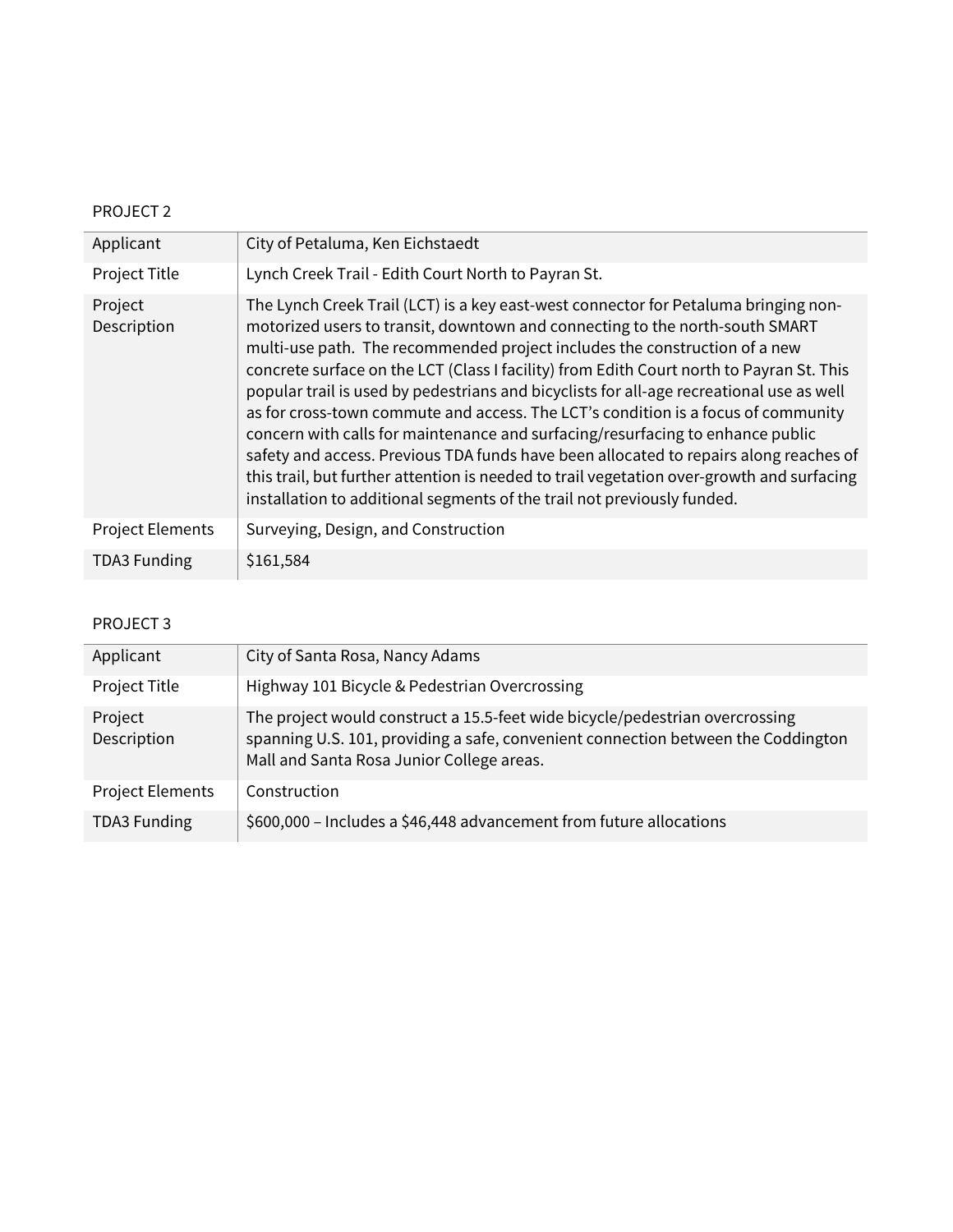

Sonoma County Transportation Authority<br>Regional Climate Protection Authority

## **Memorandum**

**To:** Transit TAC, TAC, CBPAC

**From:** Dana Turréy, Senior Transportation Planner

**Subject:** Quarterly Status Report of TDA3 and TFCA Projects through FYE 2022 Q3

**Date:** April 8, 2022

## **Transportation Development Act, Article 3 (TDA3) Projects**

| <b>Jurisdiction</b> | <b>Project</b>                                                   | ID         | <b>Programmed</b><br><b>Amount</b> | <b>Expended</b> | <b>Balance</b> | <b>Fund</b><br><b>Expiration</b> |
|---------------------|------------------------------------------------------------------|------------|------------------------------------|-----------------|----------------|----------------------------------|
|                     | S. Cloverdale Blvd./Santana Pedestrian and Green Bike Lane       |            |                                    |                 |                |                                  |
| Cloverdale          | <b>Improvements</b>                                              | 20-0010-01 | \$110,862                          | \$92,671        | \$18,191       | 6/30/2022                        |
| Healdsburg          | Front Street Sidewalk Gap Closure Project                        | 22-0010-01 | \$30,000                           | \$0             | \$30,000       | 6/30/2024                        |
| Petaluma            | Path Maintenance at Lynch Creek Trail and Prince Park Path       | 20-0010-02 | \$131,210                          | \$0             | \$131,210      | 6/30/2022                        |
|                     |                                                                  |            |                                    |                 |                |                                  |
| Petaluma            | Lynch Creek Trail Maintenance                                    | 21-0010-04 | \$62,995                           | \$0             | \$62,995       | 6/30/2023                        |
| <b>Rohnert Park</b> | Trail to Crane Creek Regional Park                               | 21-0010-02 | \$480,000                          | \$0             | \$480,000      | 6/30/2023                        |
| Santa Rosa          | Santa Rosa Ave Bike and Pedestrian Enhancements - Phase 1        | 20-0010-81 | \$250,000                          | \$145,938       | \$104,062      | 6/30/2022                        |
| Santa Rosa          | Santa Rosa Ave Bike and Pedestrian Enhancements - Phase 2        | 21-0010-03 | \$450,000                          | \$0             | \$450,000      | 6/30/2023                        |
| Sebastopol          | ADA Curb Ramp upgrades SR 116                                    | 20-0010-03 | \$32,383                           | \$0             | \$0            | 6/30/2022                        |
| Sonoma County -     | Copeland Creek Trail - Extension Petaluma Hill Rd to Crane Creek |            |                                    |                 |                |                                  |
| <b>RP</b>           | <b>RP</b>                                                        | 21-0010-05 | \$200,000                          | \$0             | \$200,000      | 6/30/2023                        |
| Windsor             | Crosswalk Enhancement on Starr Road and Stellar Lane             | 22-0010-02 | \$110,000                          | \$0             | \$110,000      | 6/30/2024                        |

• Projects in red have upcoming expiration dates. Project costs must be incurred prior to the TDA3 expiration date (typically June 30).

• **Sponsors must submit invoices no later than August 31 for any funds expiring June 30.** Submit invoices to MTC Accounts Payable [acctpay@bayareametro.gov,](mailto:acctpay@bayareametro.gov) and copy SCTA (Dana Turré[y dana.turrey@scta.ca.gov\)](mailto:dana.turrey@scta.ca.gov).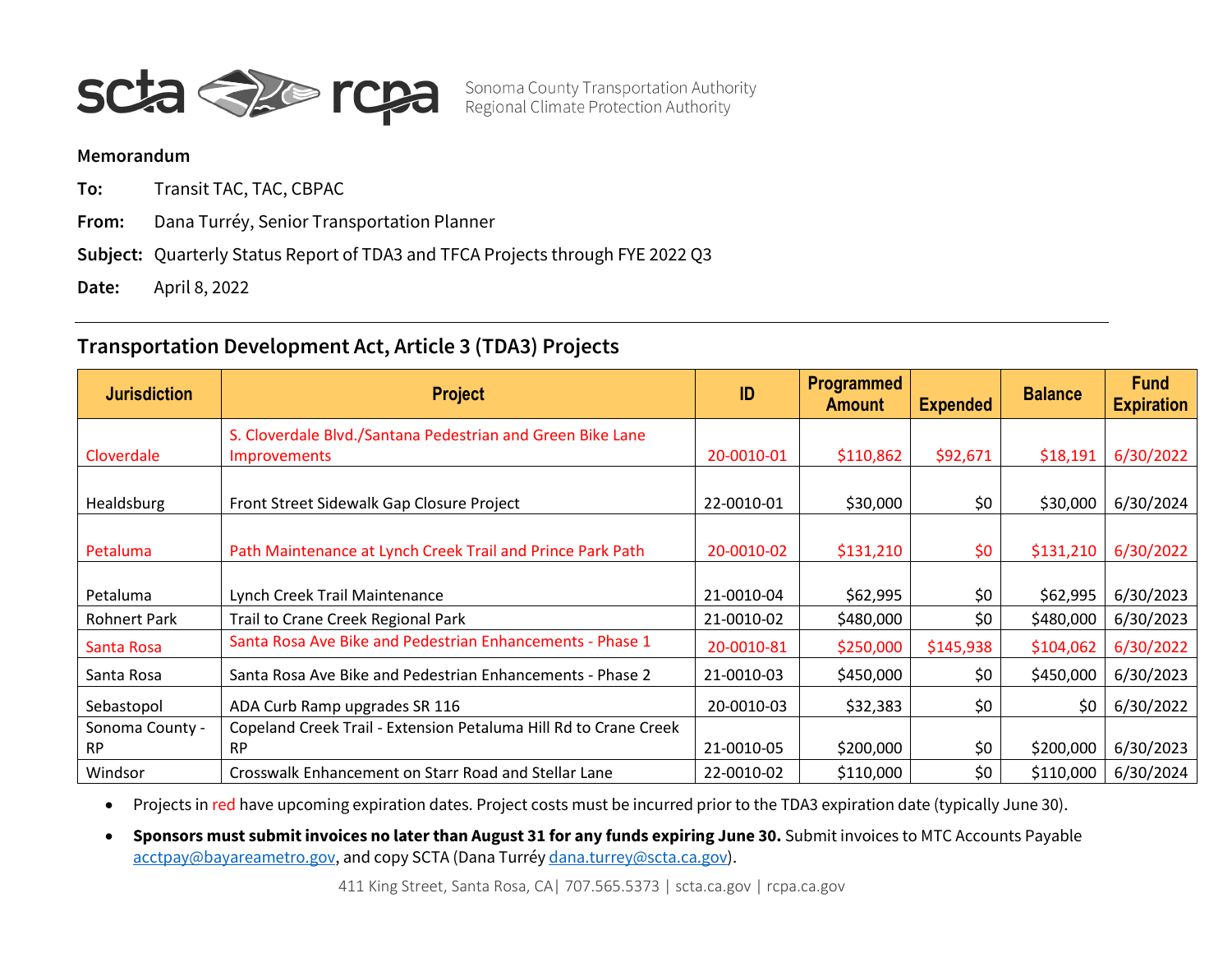Memorandum

**To** 

From

Subject

Date

## Transportation Development Act, Article 3 (TDA3) Projects

| <b>Jurisdiction</b> | Project                                                                           | ID         | Programmed<br>Amount | <b>Expended</b> | <b>Balance</b> | <b>Fund</b><br><b>Expiration</b> |
|---------------------|-----------------------------------------------------------------------------------|------------|----------------------|-----------------|----------------|----------------------------------|
| Cloverdale          | S. Cloverdale Blvd./Santana Pedestrian and Green Bike Lane<br><b>Improvements</b> | 20-0010-01 | \$110,862            | \$92,671        | \$18,191       | 6/30/2022                        |
|                     |                                                                                   |            |                      |                 |                |                                  |
| Healdsburg          | Front Street Sidewalk Gap Closure Project                                         | 22-0010-01 | \$30,000             | \$0             | \$30,000       | 6/30/2024                        |
| Petaluma            | Path Maintenance at Lynch Creek Trail and Prince Park Path                        | 20-0010-02 | \$131,210            | \$0             | \$131,210      | 6/30/2022                        |
|                     |                                                                                   |            |                      |                 |                |                                  |
| Petaluma            | Lynch Creek TraWaintenance                                                        | 21-0010-04 | \$62,995             | \$0             | \$62,995       | 6/30/2023                        |
| <b>Rohnert Park</b> | Trail to Crane Creek Regional Park                                                | 21-0010-02 | \$480,000            | \$0             | \$480,000      | 6/30/2023                        |
| <b>Santa Rosa</b>   | Santa Rosa Ave Bike and Pedestrian Enhancem Phase 1                               | 20-0010-81 | \$250,000            | \$145,938       | \$104,062      | 6/30/2022                        |
| Santa Rosa          | Santa Rosa Ave Bike and Pedestrian Enhancem Phase 2                               | 21-0010-03 | \$450,000            | \$0             | \$450,000      | 6/30/2023                        |
| Sebastopol          | ADA Curb Ramp upgrades SR 116                                                     | 20-0010-03 | \$32,383             | \$0             | \$0            | 6/30/2022                        |
| Sonoma County       | Copeland Creek TraiExtensiorPetaluma Hill Rd to Crane Cree                        |            |                      |                 |                |                                  |
| <b>RP</b>           | <b>RP</b>                                                                         | 21-0010-05 | \$200,000            | \$0             | \$200,000      | 6/30/2023                        |
| Windsor             | Crosswalk Enhancement on Starr Road and Stellar Lane                              | 22-0010-02 | \$110,000            | \$0             | \$110,000      | 6/30/2024                        |

 $\bullet$ 

Sponsors must submit invoices no later than August 31 for any funds expiring June 30.  $\bullet$ 

sctacago rcpacago